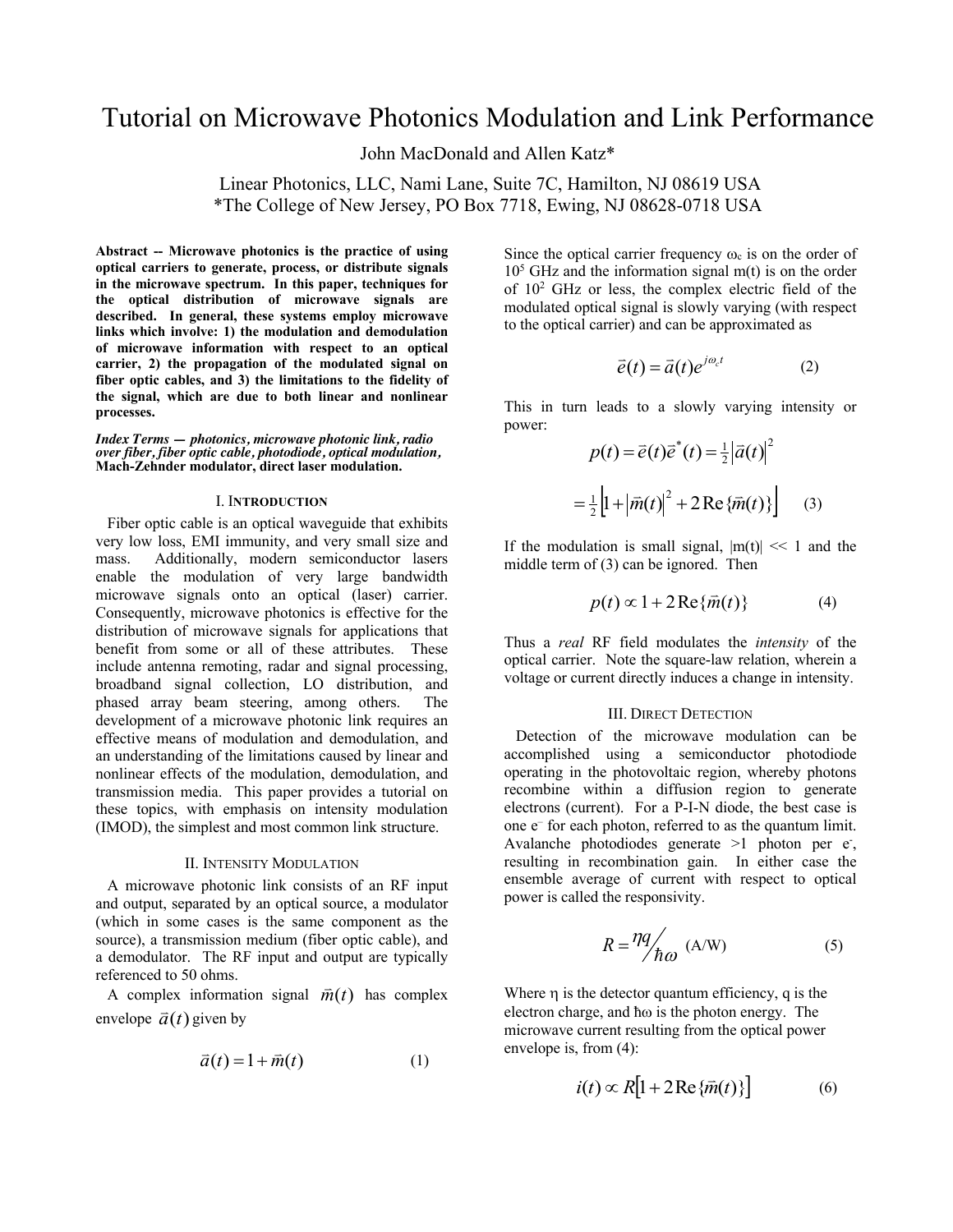Eq. 6 shows that a link consisting of an intensitymodulated optical carrier followed by a directlydetected receiver is *linear*. The amplitude and phase of the microwave signal are (ideally) preserved, and the complex microwave output spectrum is the Fourier transform of the input microwave signal:

$$
\vec{M}(\omega) \propto F\{\vec{m}(t)\}\tag{7}
$$

 The slowly varying approximation used in (3) requires averaging of optical carrier power over several optical cycles. [1] Thus, optical carrier phase information is lost. The optical intensity spectrum of an IMOD signal is analogous to an amplitude modulated (AM) RF voltage: a carrier with upper and lower sidebands. One benefit of IMOD is that little or no microwave phase noise is induced, making IMOD links attractive for distribution of high-fidelity time and frequency signals.

## IV. OTHER MODULATION FORMATS

If m(t) is imaginary then optical phase is modulated, rather than intensity. For a purely imaginary m(t) the optical signal has constant envelope. This architecture generally requires increased complexity in the demodulation, primarily due to difficulty in efficient and stable phase detection at THz frequencies.

 Coherent detection can be accomplished by combining the detected complex-modulated envelope with a reference optical LO. This technique preserves both optical amplitude and phase, but requires additional filtering and higher laser stability.

 Up- and down-converting optical links can be built using multiple modulation stages. For example, cascaded modulation with 2 microwave signals results in sum and difference products from:

$$
p(t) \propto 1 + 2 \operatorname{Re} \{ \overline{m}_1(t) \overline{m}_2(t) \}.
$$
 (8)

 A plethora of microwave modulation architectures are thus possible using optical carrier modulation techniques. Combined with microwave photonic generation and processing [2], complicated microwave systems can be developed.

## V. METHODS OF INTENSITY MODULATION

 Two primary methods are used to practically perform IMOD: direct and external. When directly modulating, the microwave signal is applied directly to the bias of a semiconductor laser diode, as shown in Figure 1. The resulting optical power is given by:

$$
p(t) = \eta_L [(I_L - I_{th}) + i_m(t)] \tag{9}
$$

where  $I_L$  is the laser DC bias,  $I_{th}$  is the laser threshold current, and  $i_m(t)$  is the microwave current; illustrated in Figure 2.



Fig. 1. Direct modulation: microwave current i<sub>m</sub>(t) is **coupled directly into a laser diode, along with the bias**  current I<sub>L</sub>.



**current.**

 External modulation makes use of a material property of a secondary device in order to change the intensity of an optical signal propagating through it. A common approach is to exploit the electro-optic (EO) effect, which is a field-dependent characteristic of certain crystals such as lithium niobate  $(LiNbO<sub>3</sub>)$ . The most common implementation of the EO effect is the Mach-Zehnder modulator (MZM), shown in Figure 3. An optical waveguide is diffused into the surface of the material, and an input optical signal is split among two paths. A microwave signal is applied orthogonally across the RF electrodes in one path. The index of refraction in the optical direction of propagation changes in proportion to the RF electric field strength (the EO effect), which changes the phase of the optical field in that path. When the two paths are summed at the output, the resulting optical intensity can take on any value between zero and maximum:

$$
p(t) \propto \cos^2\left(\frac{\pi v_m(t) + \phi}{2V_\pi}\right) \tag{10}
$$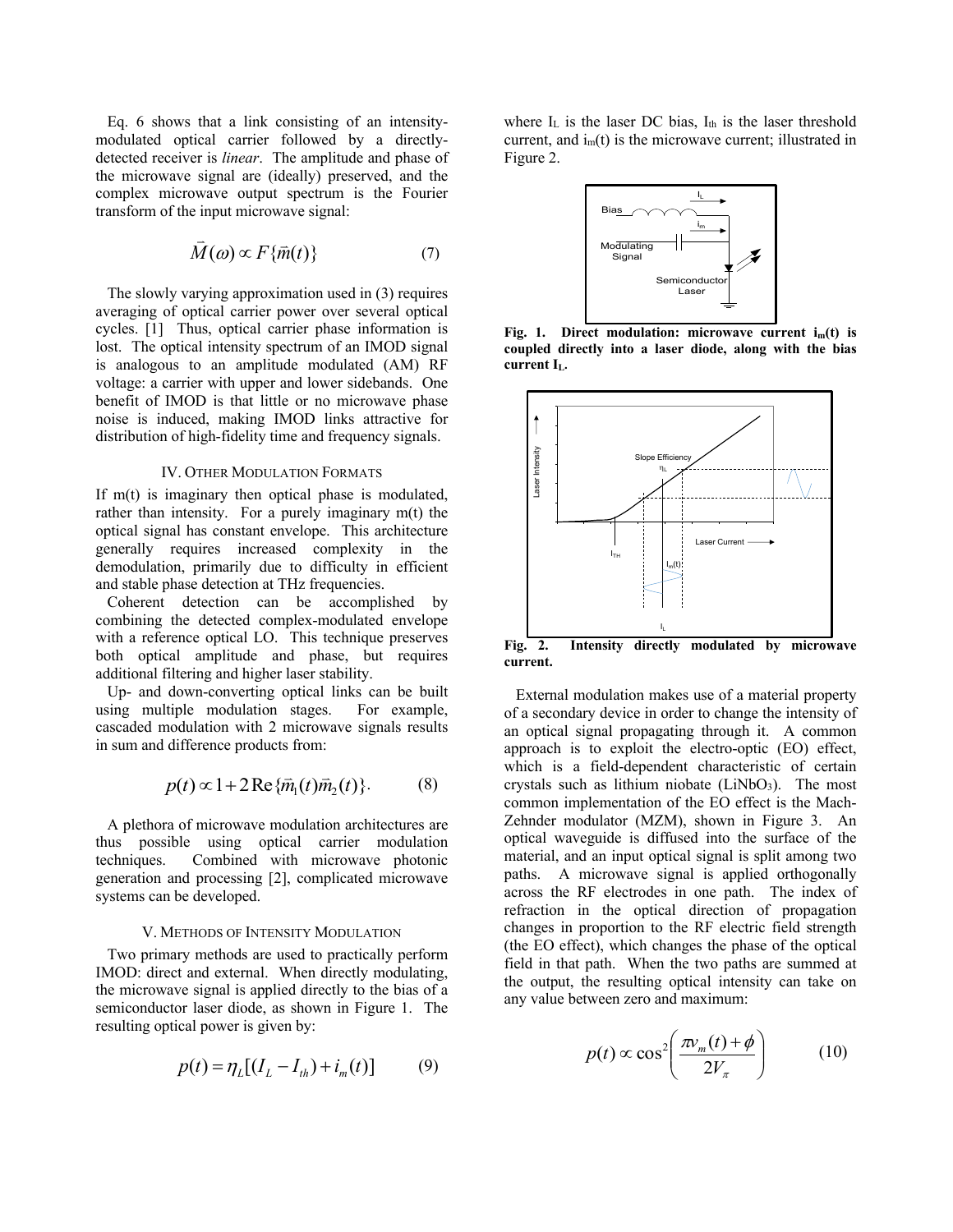Where  $v_m$  is the microwave modulating field voltage,  $V_{\pi}$  is the half-wave voltage of the device (distance between min and max output power), and  $\phi$  is the offset from zero-bias. This follows a raised-cosine relationship as shown in Figure 4. If the bias is set to the midpoint between min and max then small-signal modulation is approximately linear. This bias condition is referred to as quadrature modulation.

 Since MZM devices are field-dependent with very little parasitic capacitance, they are capable of operation at very high frequency; over 100 GHz has been demonstrated [3-5].



**Fig. 3. A Mach-Zehnder modulator showing a diffused optical waveguide on LiNbO3 substrate. The group delay in the lower leg increases in proportion to an applied microwave field.** 



**Fig. 4. The raised cosine intensity characteristic as a**  function of applied field. Linear small signal modulation is possible when the modulator is biased at  $V_{\pi}/2$ .

# V. FIBER OPTIC WAVEGUIDE

 Fiber cable is a cylindrical waveguide consisting of a core whose dielectric constant is greater than a surrounding cladding, both regions are typically made from doped silica glass. The primary solution to the field equations for a step-index, single-mode fiber result in a standing transverse (radial) field confined by the boundary conditions of the clad/core, and a dispersive propagating wave along the cylinder axis (z-directed); the so-called hybrid EM mode  $(HE_{11})$  [6,7].

 Because of transverse confinement a propagating field, once properly launched into the core, will not exit through the cladding. Attenuation is due only to absorption in the glass, and is very low. Typical optical attenuation for single-mode fiber is 0.25 dB/km at 1550 nm and 0.5 dB/km at 1310 nm, but will depend on the fiber design.

## VI. PERFORMANCE LIMITATIONS

The discussion thus far has focused on the formation of a linear microwave link. This section discusses the limitations to link performance. Qualitatively, a link can be considered to have 3 primary parameters: gain, noise, and nonlinear distortion, as shown in Figure 5.



**Fig. 5. A microwave link can be characterized by its gain (or loss), its added noise, and its nonlinear distortion.** 

 These parameters can be considered in the context of linear and nonlinear effects. Linear effects can alter the spectral shape of the information signal but cannot introduce new frequencies. Nonlinear effects add new spectral components.

# Linear Effects: Microwave Launch

 A link to be useable must provide input and output terminals, referenced to a characteristic impedance; e.g. 50 ohm. In the case of direct modulation, for example, a forward biased laser diode has a very small real resistance, often < 5 ohm. This requires a microwave impedance matching network. While a singlefrequency match is in general always possible, a microwave link usually needs to provide broadband operation. Due to the limitations inherent in broad-band matching [8,9], a purely reactive network is often impossible. A resistive or lossy matching network is required. Such networks affect the gain and noise characteristics of the link. Similarly, a reverse-biased PIN photodiode presents a very high reactive impedance, and lossy matching is required for broadband operation.

## Linear Effects: Noise

 The added noise of a fiber link arises principally from 3 sources: 1) laser relative intensity noise, 2) detector shot noise, and 3) thermal noise. A laser generates an optical carrier by exciting electrons to a defined energy value and then stimulating their precipitation to a lower energy level, resulting in a defined energy transition. If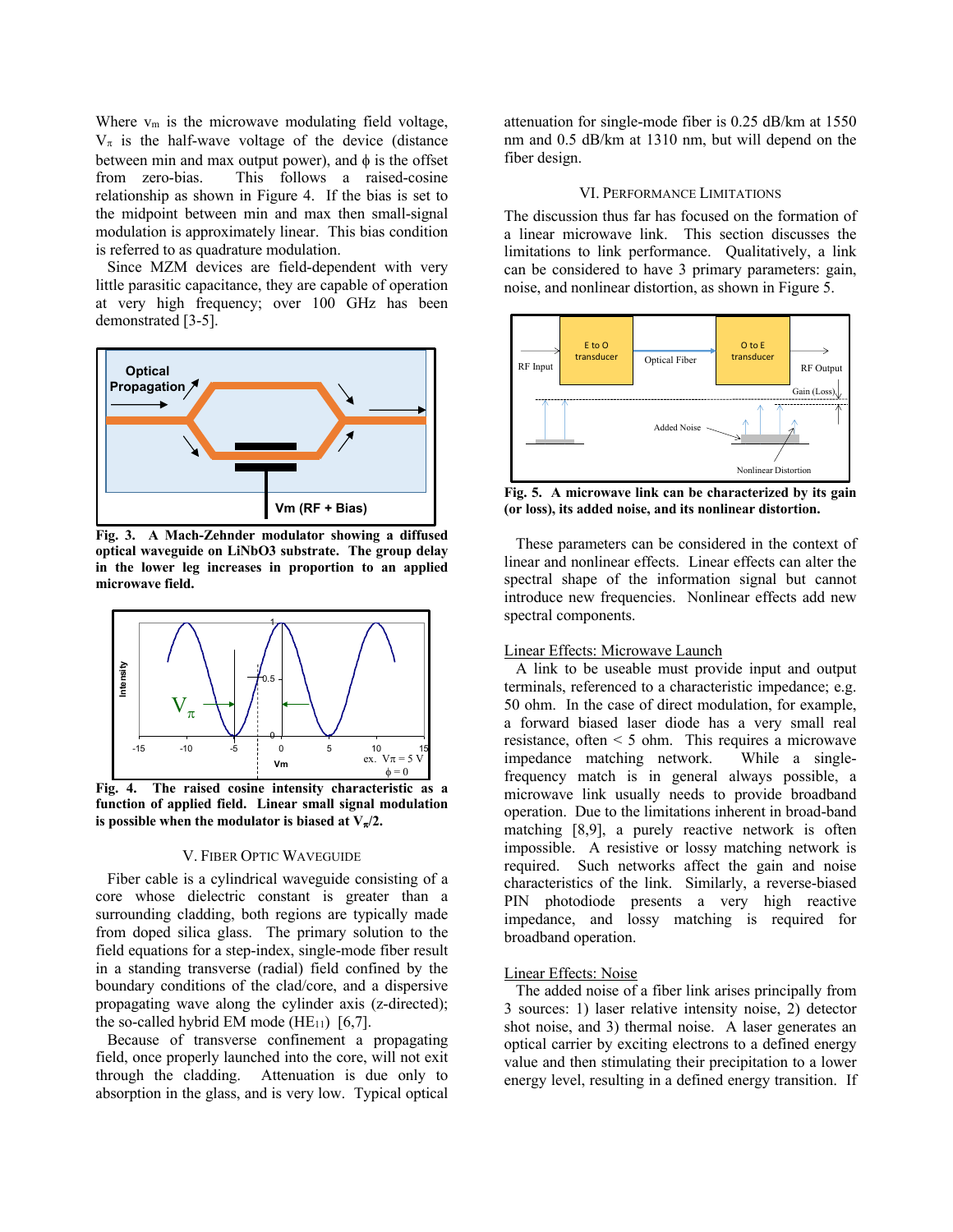all of the electrons follow the same transition, then all of the generated photons will have the same energy (wavelength). The result is a perfectly correlated delta function. In practice, thermal and other considerations cause transitions to undesired states, yielding photons that are not at the same frequency or phase. This appears as optical noise, called Relative Intensity Noise (RIN). This noise is transferred to the photoreceiver, demodulated, and delivered to the microwave load as noise power. RIN noise is not white; it has uneven microwave amplitude. However, it can be treated as white noise in a reasonable narrow band around the carrier.

 "RIN" is a laser dependent parameter and described statistically as a spectral ratio of undesired power to average power, expressed in units of 1/Hz, or dB/Hz [10]. Its amplitude is in reference to only the amplitude of the optical carrier. At the detected output, the microwave noise has a fixed relationship to optical power. The average optical power incident on the photoreceiver generates a RIN-noise photocurrent that is delivered to the load as a noise power density. Using the white-noise approximation,

$$
N_{\rm r\dot{m}} = I^2 R I N z_0 \tag{11}
$$

Where  $N_{\text{rin}}$  is the power density (W/Hz), I is the average photocurrent, and z<sub>0</sub> is the characteristic load impedance. The noise power follows the square of the photocurrent, so that a 1 dB increase in optical power (photocurrent) will result in a 2 dB increase in RIN noise.

 A random photon arriving at the photoreceiver causes an e- - hole recombination, resulting in a packet or *shot* of charge, each appearing as a delta function in the time domain. This leads to an ensemble average (DC current) and a noise power delivered to the load that is spectrally flat (white) and has a spectral density of

$$
N_{shot} = 2qIz_0 \tag{12}
$$

where q is the electron charge. Unlike RIN, shot noise is proportional to the photocurrent, so a 1 dB increase in optical power corresponds to a 1 dB increase in detected shot noise.

 Thermal or Johnson noise at the output results from the contributions of all the real resistive elements of the link and the forward gain from each, and is constant with regard to photocurrent. Most broadband links are *lossy*, so that all of the thermal contributions generated along the link are attenuated before they reach the load. The only measurable output thermal noise is due to the load itself:

$$
N_{th} = kT \tag{13}
$$

where k is Boltzmann's constant and T is the reference temperature in Kelvin. The 3 noise densities defined by (11-13) add independently so that the total noise power in a detection bandwidth B is given by:

$$
N = I2 R I N z0 B + 2q I z0 B + k T B
$$
 (14)

 The bandwidth of the detected noise is not the bandwidth of the optical link. It is the bandwidth of the frequency-selective component of the link, such as a downstream microwave receiver or downconverter. In many cases the link bandwidth capability will exceed the instantaneous processing capability of the microwave system. For this reason the noise of a fiber optic link is often referenced to a bandwidth of 1 Hz.

 The noise of the link has 3 distinct regions: RIN, shot, and thermal, as shown in Figure 6 [11].



**Fig. 6. Noise power at the output of a microwave link is dependent upon the detected photocurrent. 3 regions of operation result: thermal, shot, and RIN.** 

 At low optical power the noise is constant (thermal limit). At moderate power the noise varies 1:1 (in dB) with the power (shot region). At high power the noise increases 2:1 with power (RIN region). In all cases, the signal power delivered to the load follows the detector square-law and varies 2:1 with optical power. The resulting noise figure is therefore minimum and constant in the RIN-limited region, which is the preferred operating point. This is shown graphically in Figure 7.

# Linear Effects: Fiber Medium

 The fiber cable, in addition to the dissipative loss described above, also exhibits chromatic and polarization-mode dispersion. The more important impact for a microwave link is chromatic dispersion, which is a wavelength-dependent propagation velocity. Since IMOD resembles AM, the information signal is contained in 2 sidebands around the optical carrier.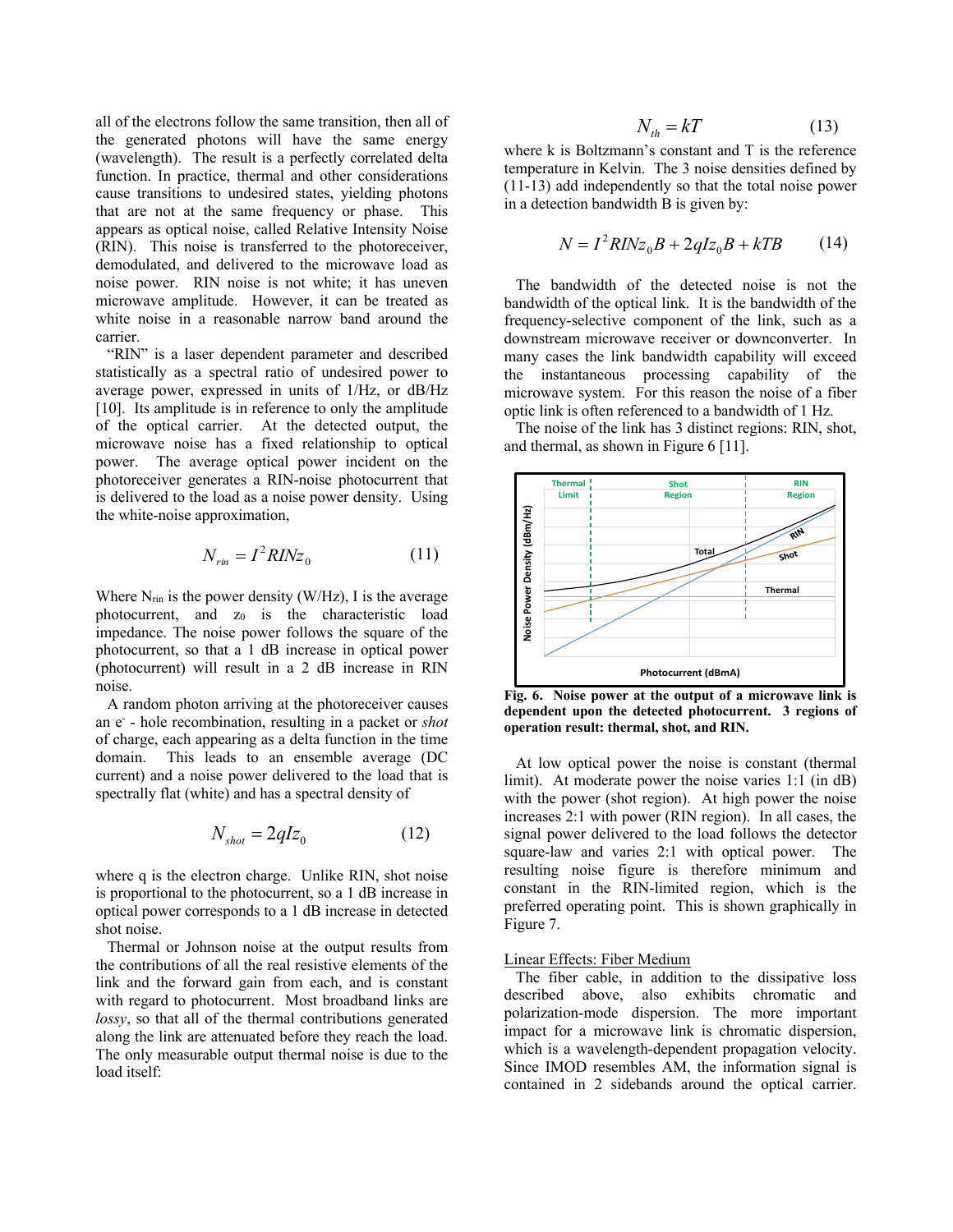Dispersion causes the sidebands to arrive at the receiver with different phase, as shown in Figure 8. At certain combinations of modulation frequency and link length, the upper and lower sidebands will arrive out-of-phase, and the detector will provide a null output. This is a linear phenomena affecting the link because it can be compensated using a linear filter (phase equalizer) at the input side. The effects of dispersion need to be understood by the link designer.



**Fig. 7. Both noise and signal increase with the same 2:1 slope in the RIN region, resulting in a minimum and constant noise figure. At very low optical power (thermal limit) the noise figure decreases 2 dB per dB decrease in optical power.**



**Fig. 8. Chromatic dispersion is the wavelength-dependent propagation velocity in fiber cable.**

## Nonlinear Effects: Modulator Transfer Function

 The modulating device causes nonlinear distortion. In the case of directly-modulated links, gain compression results from large signal operation once the modulation current is large enough to approach threshold (Figure 2). This distortion can have both even and odd order products. Additionally, phase distortion (AM-to-PM conversion) can occur due to *laser chirp* because the laser wavelength is a function of drive level and temperature.

 In an EO modulated link the transfer function is a raised cosine (Figure 4), so odd order distortion dominates. Even order distortion tends to be small because the modulation is *balanced* around the quadrature bias point. EO modulation tends to have little or no phase distortion because the carrier is fixed.

## Nonlinear Effects: Fiber Medium

 The propagation medium, in addition to the linear effects described above, also contributes nonlinear distortion. These effects are highlighted briefly here. Detailed technical treatment can be found in [12]. A link design should include an analysis of these effects.

 Stimulated Brilluoin Scattering (SBS) is the creation of a backward-traveling phonon wave that reduces power and adds nonlinear spectral noise in the signal path. It is caused by high instantaneous energy in the core. Below a threshold power level, which depends upon link length SBS does not occur.

 Stimulated Raman Scattering (SRS) is due to inelastic photon scattering and results in wavelength translation and gain reduction.

 Self-phase Modulation is analogous to AM-PM conversion of a single signal. Cross-phase Modulation arises when the amplitude of one carrier wavelength affects the phase of another, which is akin to AM-PM transfer from one signal to another. 4-wave Mixing is similar to intermodulation distortion. The latter two effects are associated with multiple optical carriers on a single fiber, a technique commonly used for digital networks called Wavelength Division Multiplexing (WDM). These lead to cross-talk between channels, which can be more detrimental in a microwave link than a digital link because microwave links generally require much higher signal-to-noise ratio or dynamic range for linear operation.

## VII. SUMMARY

 Linear microwave fiber optic links are capable of ultra-wide bandwidth operation into the microwave and millimeterwave regions. Practical implementation approaches have been described, along with linear and nonlinear effects that limit their performance. In most cases, a distributed fiber optic link can be analyzed in the same fashion as a localized RF amplifier, where gain, noise, and linearity are the three primary factors that determine its suitability and impact in a system.

## **REFERENCES**

[1] J. McKinney, J. Diehl, "Measurement of Chromatic Dispersion using the Baseband Radio-Frequency Response of a Phase-Modulated Analog Optical Link Employing a Reference Fiber," Naval Research Laboratory, NRL/MR/5652—07-9072, 2007 [2] J. P. Yao, "A tutorial on microwave photonics – Part I," *IEEE Photon. Soc. Newsletter*, Vol. 26, No. 2, pp. 4-12, Apr. 2012